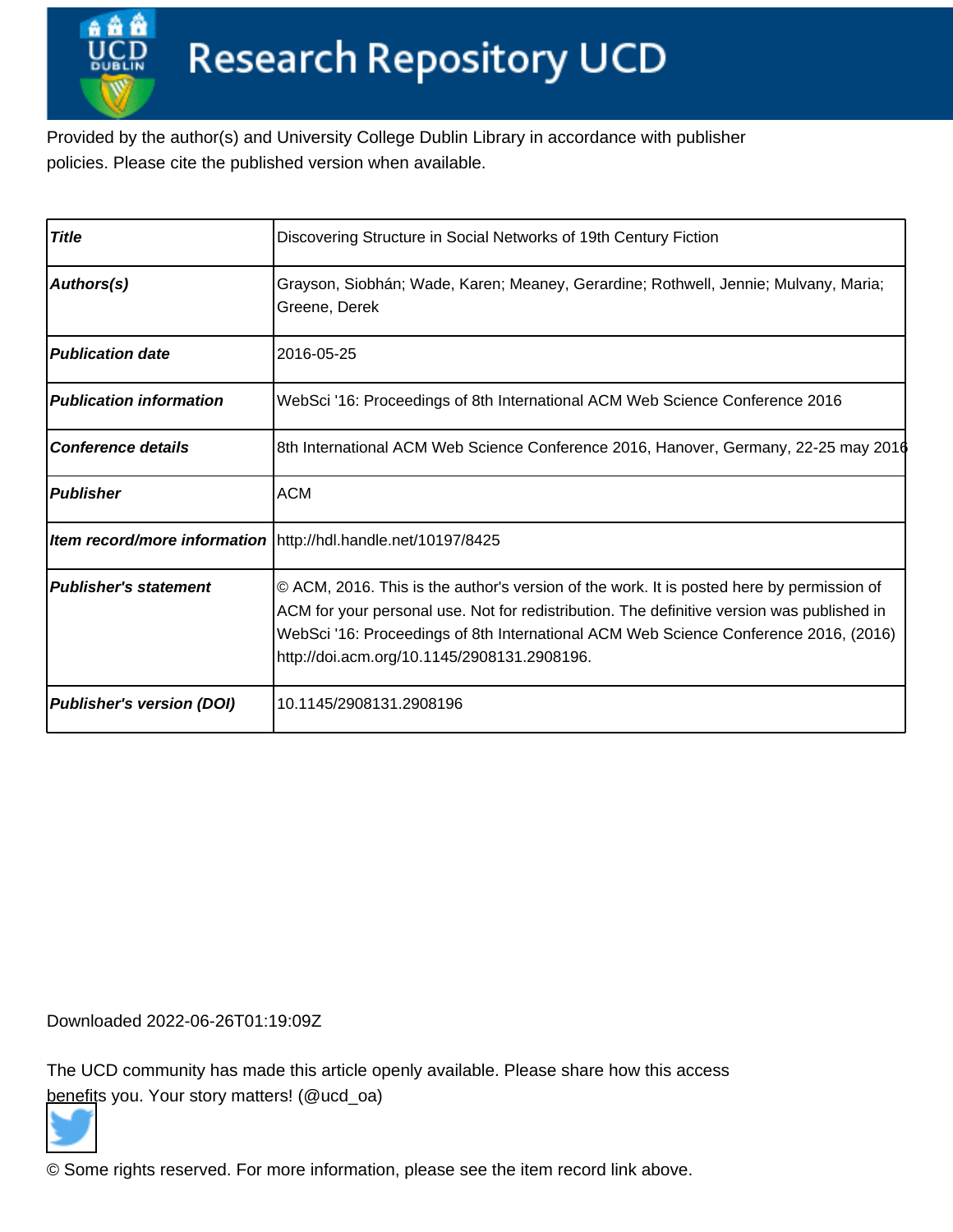# **Discovering Structure in Social Networks of 19th Century Fiction**

Siobhán Grayson School of Computer Science, UCD, Ireland siobhan.grayson@ucdconnect.ie

Jennie Rothwell, Maria Mulvany Humanities Institute, UCD, Ireland {jennie.rothwell, maria.mulvany}@ucd.ie

## ABSTRACT

Inspired by the increasing availability of large text corpora online, digital humanities scholars are adopting computational approaches to explore questions in the field of literature from new perspectives. In this paper, we examine detailed social networks of characters, extracted from several works of 19th century fiction by Jane Austen and Charles Dickens. This allows us to apply methodologies from social network analysis, such as community detection, to explore the structure of these networks. By evaluating the results in collaboration with literary scholars, we find that the structure of the character networks can reveal underlying structural aspects within a novel, particularly in relation to plot and characterisation.

#### Categories and Subject Descriptors

J.5 [Computer Applications]: Arts and Humanities

## Keywords

Digital humanities, social network analysis, literary analysis

# 1. INTRODUCTION

For years organisations like Project Gutenberg, Google Books, and Open Library have been digitising and archiving cultural works, transforming the literary landscape and the way researchers engage with it. At the forefront of this revolution are digital humanities scholars, dedicated to reconciling computational approaches with more traditional literary analysis in order to explore texts from new perspectives. One approach which has amassed considerable attention is that of 'distant reading' [6]. This is the practice of understanding literature from a macro-level viewpoint, as opposed to taking a traditional micro-level 'close reading' approach. This form of analysis offers an opportunity to test assumptions about genre, narrative and other aspects of the novel that are based on the close reading of a small corpus of texts.

Karen Wade, Gerardine Meaney Humanities Institute, UCD, Ireland {karen.wade, gerardine.meaney}@ucd.ie

Derek Greene School of Computer Science, UCD, Ireland derek.greene@ucd.ie

Numerous approaches have been proposed, ranging from statistical topic models [4], character profiling [3], character frequency analysis [1, 7], and sentiment analysis [2]. However, a method which has picked up considerable traction is social network analysis (SNA). SNA provides researchers with a unique level of abstraction (*i.e.* a network of nodes and edges), while maintaining the structure of the character collectives within a plot and thus, the societies they depict. In this paper, we construct and analyse *character networks* which are extracted from nine popular 19th century novels, written by the British authors Jane Austen and Charles Dickens. These networks are constructed from digital texts available from Project Gutenberg, which are manually annotated by literary scholars with a "radically inclusive" methodology, in order to include as many character entities as possible, including minor and collectivepresenting characters. We apply the overlapping community detection algorithm OSLOM [5] to explore each network's structure at different levels of granularity to discover *character communities*. The results discussed in Section 3 show how the literary technique of the two authors, particularly in relation to characterisation, is revealed by the resulting communities.

## 2. DATA AND METHODS

Character Networks. We consider a collection of novels from two 19th century British novelists – six by Jane Austen and three by Charles Dickens – where the original texts were sourced online from Project Gutenberg. To annotate each text, we firstly construct a *character dictionary* which includes a single entry for each unique character in the novel and the corresponding *aliases* for that character which appear in that novel. Once the dictionary has been compiled, all instances of a character's aliases in the novel text are replaced with their definitive name. A node is created for each character in the novel's character dictionary, with that character's attributes attached. Then we tokenise each chapter in the previouslyannotated text of the novel, and identify all *co-occurrences* of pairs of character definitive names that appear within a sliding window of length  $w$  words. For each chapter, we count the number of cooccurrences for every pair of characters, using a *collinear strategy* that looks at consecutive pairs of characters. Note that we use all types of co-occurrences rather than considering direct conversations alone, as this allows us to capture a wide variety of types of interactions and associations between characters. We then create a weighted character network for the chapter, where an edge is weighted such that it corresponds to the number of co-occurrences between the pair. Finally, we construct an overall character network for the novel by aggregating the networks from all chapters.